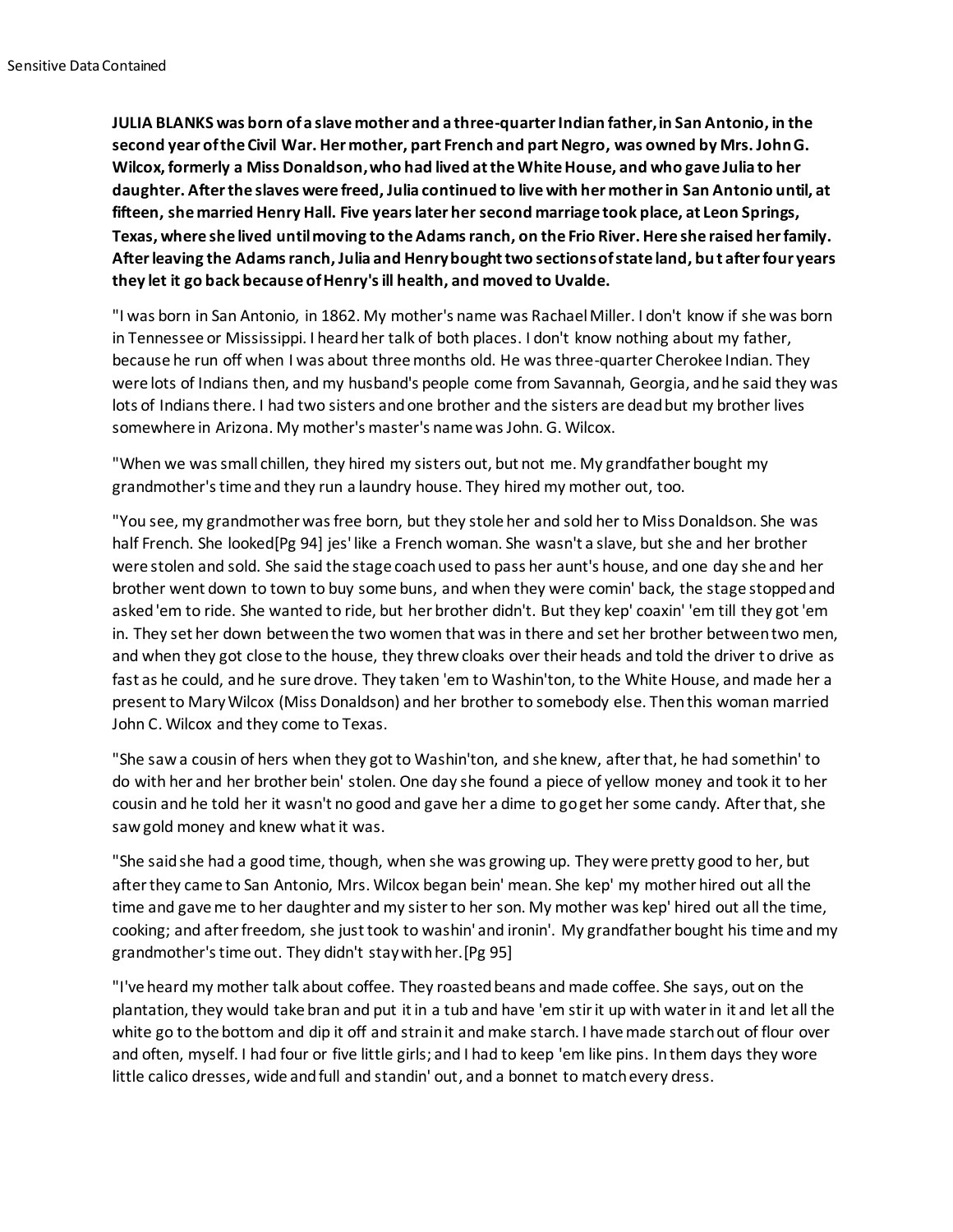"I used to hear my grandmother tell about the good times they used to have. They would go from one plantation to another and have quiltin's and corn huskin's. And they would dance. They didn't have dances then like they do now. The white people would give them things to eat. They would have to hoof it five or six miles and didn't mind it.

"They had what they called patros, and if you didn't have a pass they would whip you and put you in jail. Old Man Burns was hired at the courthouse, and if the marsters had slaves that they didn't want to whip, they would send them to the courthouse to be whipped. Some of the marsters was good and some wasn't. There was a woman, oh, she was the meanest thing! I don't know if she had a husband—I never did hear anything about him. When she would get mad at one of her slave women, she would make the men tie her down, and she had what they called cat-o'-nine-tails, and after she got the blood to come, she would dip it in salt and pepper and whip her again. Oh, she was mean! My[Pg 96] mother's marster was good; he wouldn't whip any of his slaves. But his wife wasn't good. If she got mad at the women, when he would come home she would say: 'John, I want you to whip Liza.' Or Martha. And he would say, 'Them are your slaves. You whip them.' He was good and she was mean.

"When my aunt would go to clean house, she (Mrs. Wilcox) would turn all the pictures in the house but one, the meanest looking one—you know how it always looks like a picture is watching you everywhere you go—and she would tell her if she touched a thing or left a bit of dirt or if she didn't do it good, this picture would tell. And she believed it.

"My grandmother told a tale one time. You know in slave time they had an old woman to cook for the chillen. One day they were going to have company. This woman that was the boss of the place where the chillen was kept told the old cullud woman to take a piece of bacon and grease the mouths of all the chillen. Then she told a boy to bring them up to these people, and the woman said: 'Oh, you must feed these chillen good, just look at their mouths!' And the woman said, 'Oh, that's the way they eat.' They didn't get meat often. That was just to make them believe they had lots to eat.

"No. They were cut off from education. The way my stepfather got his learning was a cullud blacksmith would teach school at night, and us chillen taught our mother. She didn't know how to spell or read or nothin'. She didn't know B from bull's foot. Some of them were allowed to have church and some didn't. Mighty few read the Bible 'cause they couldn't read. As[Pg 97] my mother used to say, they were raised up as green as cucumbers. That old blacksmith was the onlyist man that knew how to read and write in slavery time that I knew of. My grandmother or none of them knew how to read; they could count, but that was all. That's what makes me mad. I tell my grandchillen they ought to learn all they can 'cause the old people never had a chance. My husband never did have any schooling, but he sure could figger. Now, if you want me to get tangled up, just give me a pencil and paper and I don't know nothing." She tapped her skull. "I figger in my head! The chillen, today, ought to appreciate an education.

"Oh, yes, they were good to the slaves when they were sick. They would have the doctor come out and wait on them. Most plantations had what they called an old granny cullud woman that treated the chillen with herbs and such things.

"Games? I don't know. We used to play rap jacket. We would get switches and whip one another. You know, after you was hit several times it didn't hurt much. I've played a many time. In slave time the men used to go huntin' at night, and hunt 'possums and 'coons. They would have a dog or two along. They used to go six or seven miles afoot to corn huskin's and quiltin's. And those off the other plantations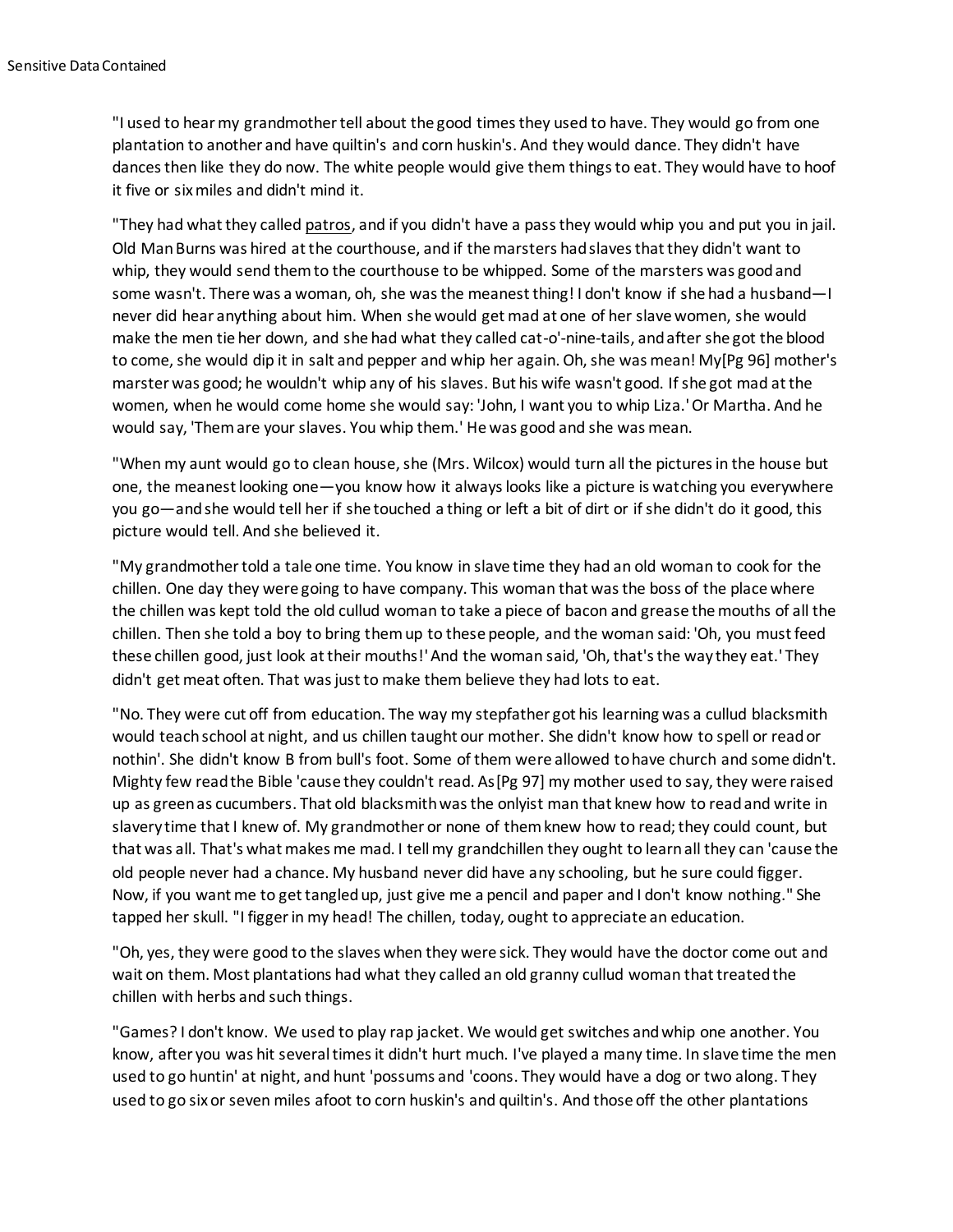would come over and join in the work. And they would nearly always have a good dinner. Sometimes some of the owners would give 'em a hog or somethin' nice to eat, but some of 'em didn't.

"No'm, I don't know if they run off to the North, but[Pg 98] some of them runned off and stayed in the swamps, and they was mean. They called them runaways. If they saw you, they would tell you to bring them something to eat. And if you didn't do it, if they ever got you they sure would fix you.

"I don't know when my mother was set free. My husband's marster's name was King. He was from Savannah, Georgia, but at the time was living close to Boerne. My husband's father was killed in the war. When my husband was about ten years old, his marster hadn't told them they was free. You know some of them didn't tell the slaves they was free until they had to. After freedom was declared, lots of people didn't tell the slaves they were free. One morning, my husband said, he happended to look out and he saw a big bunch of men coming down the road, and he thought he never saw such pretty men in his life on them horses. They had so many brass buttons on their clothes it looked like gold. So he run and told his mama, and she looked and saw it was soldiers, and some of 'em told the boss, and he looked and saw them soldiers comin' in the big gate and he called 'em in quick, and told them they were free. So when the soldiers come, they asked him if he had told his slaves they were free, and he said yes. They asked the Negroes if they lived there, and they said yes. One said, 'He just told us we was free.' The soldiers asked him why he had just told them, and he said they wasn't all there and he was waiting for them all to be there.

"My husband said he thought them was the prettiest bunch of men he ever saw, and the prettiest horses. Of course, he[Pg 99] hadn't never saw any soldiers before. I know it looked pretty to me when I used to see the soldiers at the barracks and hear the band playin' and see them drillin' and ever'thing. You see, we lived on a little cross-street right back of St. Mary's Church in San Antonio, I don't know how that place is now. Where the post office is now, there used to be a blacksmith shop and my father worked there. I went back to San Antonio about fifteen years ago and jes' took it afoot and looked at the changes.

"I was fifteen years old the first time I married. It was almost a run-a-way marriage. I was married in San Antonio. My first husband's name was Henry Hall. My first wedding dress was as wide as a wagon sheet. It was white lawn, full of tucks, and had a big ruffle at the bottom. I had a wreath and a veil, too. The veil had lace all around it. We danced and had a supper. We danced all the dances they danced then; the waltz, square, quadrille, polka, and the gallopade—and that's what it was, all right; you shore galloped. You'd start from one end of the hall and run clear to the other end. In those days, the women with all them long trains—the man would hold it over his arm. No, Lord! Honeymoons wasn't thought of then. No'm, I never worked out a day in my life." Jokingly, "I guess they thought I was too good looking. I was about twenty years old when I married the second time. I was married in Leon Springs the second time.

"Before we come out to this country from Leon Springs, they was wild grapes, dewberries, plums and agaritas, black haws, [Pg 100] red haws. M-m-m! Them dewberries, I dearly love 'em! I never did see wild cherries out here. I didn't like the cherries much, but they make fine wine. We used to gather mustang grapes and make a barrel of wine.

"After I married the second time, we lived on the Adams ranch on the Frio and stayed on that ranch fifteen years. We raised all our chillen right on that ranch. I am taken for a Mexkin very often. I jes' talk Mexkin back to 'em. I learned to talk it on the ranch. As long as I have lived at this place, I have never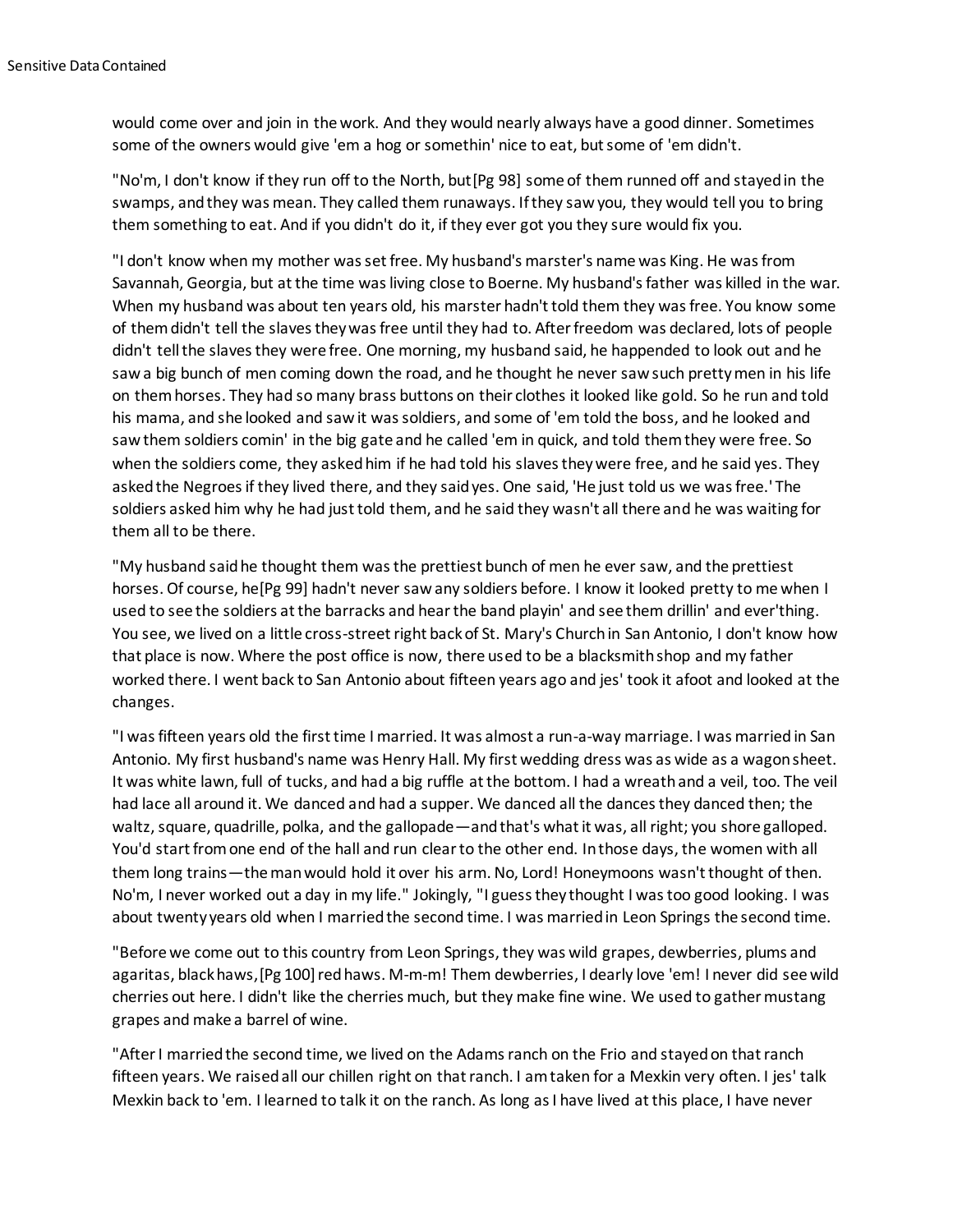had a cross word about the chillen. All my neighbors here is Mexkins. They used to laugh at me when I tried to talk to the hands on the ranch, but I learned to talk like 'em.

"We used to have big round-ups out on the Adams ranch. They had fences then. The neighbors would all come over and get out and gather the cattle and bring 'em in. Up at Leon Springs at that time they didn't have any fences, and they would have big round-ups there. But after we come out here, it was different. He would notify his neighbors they were goin' to gather cattle on a certain day. The chuck wagon was right there at the ranch, that is, I was the chuck wagon. But if they were goin' to take the cattle off, they would have a chuck wagon. They would round up a pasture at a time and come in to the ranch for their meals. Now on the Wallace ranch, they would always take a chuck wagon. When they were gettin' ready to start brandin' at the ranch, my husband always kep' his brandin' irons all in the house, hangin' up right where he could get his hands on 'em.[Pg 101] Whenever they would go off to other ranches to gather cattle, you would see ever' man with his beddin' tied up behind him on his horse. He'd have jes' a small roll. They would always have a slicker if nothin' else. That slicker answered for ever'thing sometimes. My husband slep' many a night with his saddle under his head.

"He used to carry mail from San Antonio to Dog Town, horseback. That was the town they used to call Lodi (Lodo), but I don't know how to spell it, and don't know what it means. It was a pretty tough town. The jail house was made out of 'dobe and pickets. They had a big picket fence all around it. They had a ferry that went right across the San Antonio River from Floresville to Dog Town. I know he told me he come to a place and they had a big sign that said, 'Nigga, don't let the sun go down on you here.' They was awful bad down in there. He would leave Dog Town in the evenin' and he would get to a certain place up toward San Antonio to camp, and once he stopped before he got to the place he always camped at. He said he didn't know what made 'im stop there that time, but he stopped and took the saddle off his horse and let 'im graze while he lay down. After a while, he saw two cigarette fires in the dark right up the road a little piece, and he heard a Mexkin say, 'I don't see why he's so late tonight. He always gets here before night and camps right there.' He knew they was waylayin' 'im, so he picked his saddle up right easy and carried it fu'ther back down the road in the brush and then come got his horse and took him out there and saddled 'im up and went away 'round them Mexkins. He went on in[Pg 102] to San Antonio and didn't go back any more. A white man took the mail to carry then and the first trip he made, he never come back. He went down with the mail and they found the mail scattered somewhere on the road, but they never found the man, or the horse, either.

"On the Adams ranch, in the early days, we used to have to pack water up the bank. You might not believe it, but one of these sixty-pound lard cans full of water, I've a-carried it on my head many a time. We had steps cut into the bank, and it was a good ways down to the water, and I'd pack that can up to the first level and go back and get a couple a buckets of water, and carry a bucket in each hand and the can on my head up the next little slantin' hill before I got to level ground. I carried water that way till my chillen got big enough to carry water, then they took it up. When I was carryin' water in them big cans my head would sound like new leather—you know how it squeaks, and that was the way it sounded in my head. But, it never did hurt me. You see, the Mexkins carry loads on their heads, but they fix a rag around their heads some way to help balance it. But I never did. I jes' set it up on my head and carried it that way. Oh, we used to carry water! My goodness! My mother said it was the Indian in me—the way I could carry water.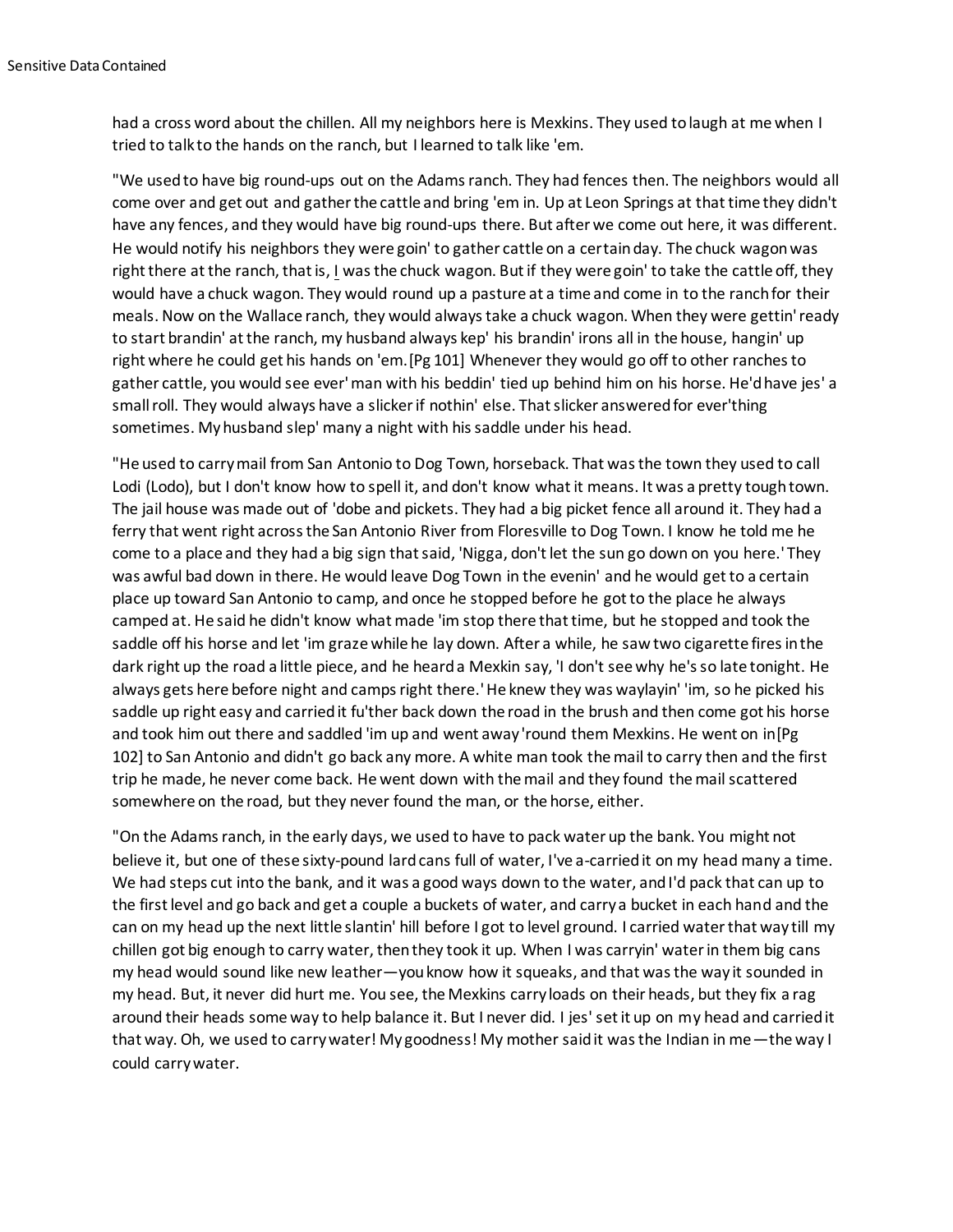"When we were first married and moved to the Adams ranch, we used to come here to Uvalde to dances. They had square dances then. They hadn't commenced all these frolicky dances they have now. They would have a supper, but they had it to sell. Every fellow would have to treat his girl he danced with.[Pg 103]

"I can remember when my grandfather lived in a house with a dirt floor, and they had a fireplace. And I can remember just as well how he used to bake hoecakes for us kids. He would rake back the coals and ashes real smooth and put a wet paper down on that and then lay his hoecake down on the paper and put another paper on top of that and the ashes on top. I used to think that was the best bread I ever ate. I tried it a few times, but I made such a mess I didn't try it any more. One thing I have seen 'em make, especially on the ranch. You take and clean a stick and you put on a piece of meat and piece of fat till you take and use up the heart and liver and sweetbread and other meat and put it on the stick and wrap it around with leaf fat and then put the milk gut, or marrow gut, around the whole thing. They call that macho (mule), and I tell you, it's good. They make it out of a goat and sheep, mostly.

"Another thing, we used to have big round-ups, and I have cooked great pans of steak and mountain orshters. Generally, at the brandin' and markin', I cooked up many a big pan of mountain orshters. I wish I had a nickel for ever' one I've cooked, and ate too! People from up North have come down there, and, when they were brandin' and cuttin' calves there, they sure did eat and enjoy that dinner.

"The men used to go up to the lake, fishin', and catch big trout, or bass, they call 'em now; and we'd take big buckets of butter—we didn't take a saucer of butter or a pound; we taken butter up there in buckets, for we sure had plenty of it—and[Pg 104] we'd take lard too, and cook our fish up there, and had corn bread or hoe cakes and plenty of butter for ever'thing, and it sure was good. I tell you—like my husband used to say—we was livin' ten days in the week, then.

"When we killed hogs, the meat from last winter was hung outside and then new meat, salted down and then smoked, put in there, and we would cook the old bacon for the dogs. We always kep' some good dogs there, and anybody'll tell you they was always fat. We had lots of wild turkeys and I raised turkeys, too, till I got sick of cookin' turkeys. Don't talk about deer! You know, it wasn't then like it is now. You could go kill venison any time you wanted to. But I don't blame 'em for passin' that law, for people used to go kill 'em and jes' take out the hams and tenderloin and leave the other layin' there. I have saved many a sack of dried meat to keep it from spoilin'.

"We would raise watermelons, too. We had a big field three mile from the house and a ninety-acre field right in the house. We used to go get loads of melons for the hogs and they got to where they didn't eat anything but the heart.

"I used to leave my babies at the house with the older girl and go out horseback with my husband. My oldest girl used to take the place of a cowboy, and put her hair up in her hat. And ride! My goodness, she loved to ride! They thought she was a boy. She wore pants and leggin's. And maybe you think she couldn't ride!

"After we left that ranch, we took up some state land. I couldn't tell you how big that place was. We had 640 in one place[Pg 105] and 640 in another place; it was a good big place. After my husband got sick, we had to let it go back. We couldn't pay it out. We only lived on it about four years.